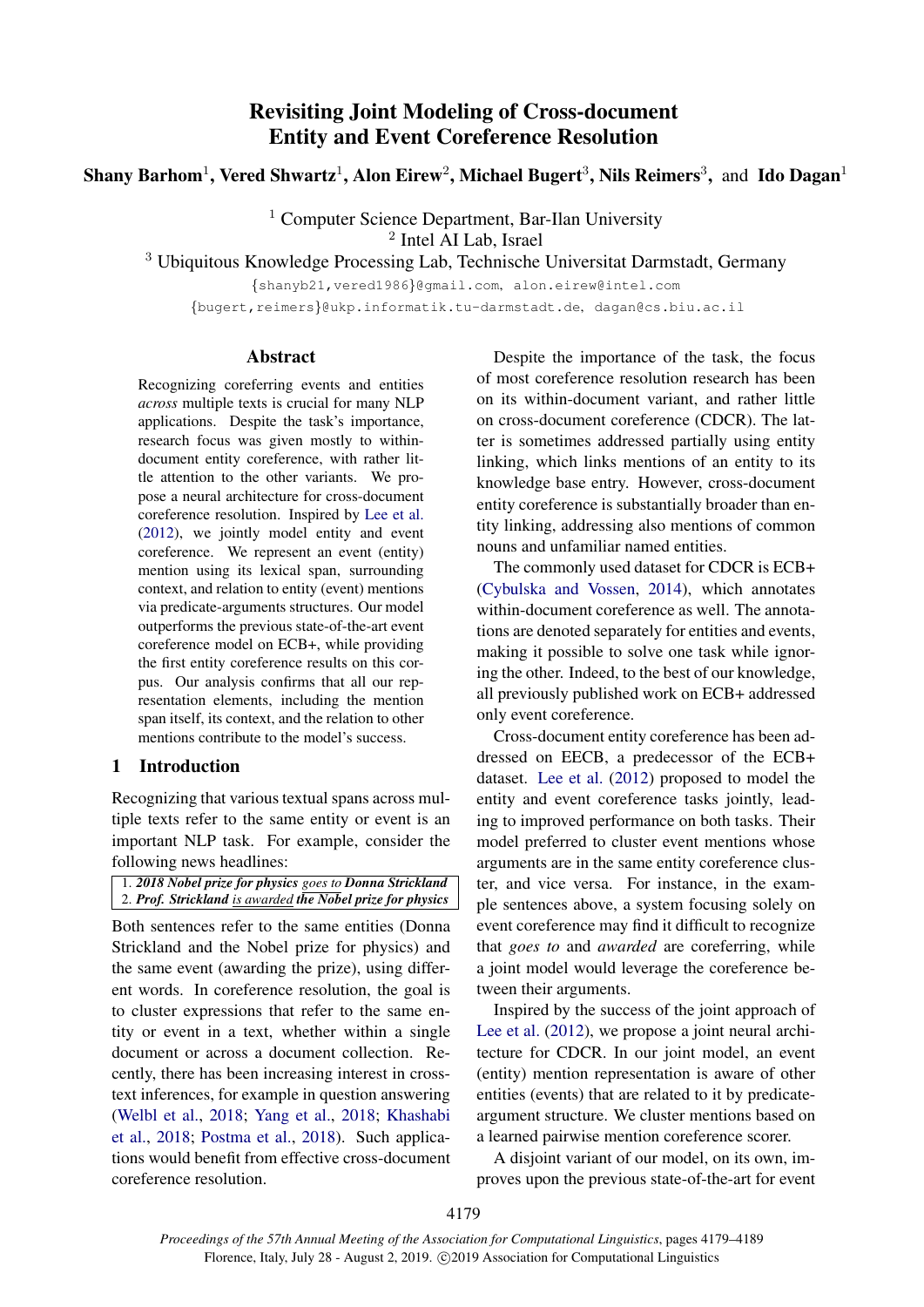coreference on the ECB+ corpus [\(Kenyon-Dean](#page-9-3) [et al.,](#page-9-3) [2018\)](#page-9-3) by 9.5 CoNLL  $F_1$  points. To the best of our knowledge, we are the first to report performance on the entity coreference task in ECB+.

Our joint model further improves performance upon the disjoint model by 1.2 points for entities and 1 point for events (statistically significant with  $p < 0.001$ ). Our analysis further shows that each of the mention representation components con-tributes to the model's performance.<sup>[1](#page-1-0)</sup>

### 2 Background and Related Work

Coreference resolution is the task of clustering text spans that refer to the same entity or event. Variants of the task differ on two axes: (1) resolving entities ("*Duchess of Sussex*", "*Meghan Markle*", "*she*") vs. events ("*Nobel prize for physics [goes to] Donna Strickland*", "*Donna Strickland [is awarded] the 2018 Nobel prize for physics*"), and (2) whether coreferring mentions occur within a single document (WD: *within-document*) or across a document collection (CD: *cross-document*).

### 2.1 Datasets

The largest datasets that include WD and CD coreference annotations for both entities and events are EECB [\(Lee et al.,](#page-9-0) [2012\)](#page-9-0) and ECB+ [\(Cybulska and Vossen,](#page-8-0) [2014\)](#page-8-0). Both are extensions of the Event Coreference Bank (ECB) [\(Be](#page-8-1)[jan and Harabagiu,](#page-8-1) [2010\)](#page-8-1) which consists of documents from Google News clustered into topics and annotated for event coreference. Entity coreference annotations were first added in EECB, covering both common nouns and named entities.

ECB+ increased the difficulty level by adding a second set of documents for each topic (subtopic), discussing a different event of the same type (*Tara Reid enters a rehab center* vs. *Lindsay Lohan enters a rehab center*). The annotation is not exhaustive, where only a number of salient events and entities in each topic are annotated.

#### 2.2 Models

Entity Coreference. Of all the coreference resolution variants, the most well-studied is WD entity coreference resolution (e.g. [Durrett and Klein,](#page-8-2) [2013;](#page-8-2) [Clark and Manning,](#page-8-3) [2016\)](#page-8-3). The current best performing model is a neural end-to-end system which considers all spans as potential entity

mentions, and learns distributions over possible antecedents for each [\(Lee et al.,](#page-9-4) [2017\)](#page-9-4). CD entity coreference has received less attention (e.g. [Bagga and Baldwin,](#page-8-4) [1998b;](#page-8-4) [Rao et al.,](#page-10-2) [2010;](#page-10-2) [Dutta](#page-9-5) [and Weikum,](#page-9-5) [2015\)](#page-9-5), often addressing the narrower task of entity linking, which links mentions of known named entities to their corresponding knowledge base entries [\(Shen et al.,](#page-10-3) [2015\)](#page-10-3).

Event Coreference. Event coreference is considered a more difficult task, mostly due to the more complex structure of event mentions. While entity mentions are mostly noun phrases, event mentions may consist of a verbal predicate (*acquire*) or a nominalization (*acquisition*), where these are attached to arguments, including event participants and spatio-temporal information.

Early models employed lexical features (e.g. head lemma, WordNet synsets, word embedding similarity) as well as structural features (e.g. aligned arguments) to compute distances between event mentions and decide whether they belong to the same coreference cluster (e.g. [Bejan and](#page-8-1) [Harabagiu,](#page-8-1) [2010,](#page-8-1) [2014;](#page-8-5) [Yang et al.,](#page-10-4) [2015\)](#page-10-4).

More recent work is based on neural networks. [Choubey and Huang](#page-8-6) [\(2017\)](#page-8-6) alternate between WD and CD clustering, each step relying on previous decisions. The decision to link two event mentions is made by the pairwise WD and CD scorers. Mention representations rely on pre-trained word embeddings, contextual information, and features related to the event's arguments.

[Kenyon-Dean et al.](#page-9-3) [\(2018\)](#page-9-3) similarly encode event mentions using lexical and contextual features. Differently from [Choubey and Huang](#page-8-6) [\(2017\)](#page-8-6), they do not cluster documents to topics as a pre-processing step. Instead, they encode the document as part of the mention representation.

Most of the recent models were trained and evaluated on the ECB+ corpus, addressing solely the event coreference aspect of the dataset.

Joint Modeling. Some of the prior models leverage the event arguments to improve their coreference decisions [\(Yang et al.,](#page-10-4) [2015;](#page-10-4) [Choubey](#page-8-6) [and Huang,](#page-8-6) [2017\)](#page-8-6), but mostly relying only on lexical similarity between arguments of candidate event mentions. A different approach was proposed by [Lee et al.](#page-9-0) [\(2012\)](#page-9-0), who jointly predicted event and entity coreference.

At the core of their model lies the assumption that arguments (i.e. entity mentions) play a key

<span id="page-1-0"></span><sup>&</sup>lt;sup>1</sup>The code is available at  $https://github.com/$ [shanybar/event\\_entity\\_coref\\_ecb\\_plus](https://github.com/shanybar/event_entity_coref_ecb_plus).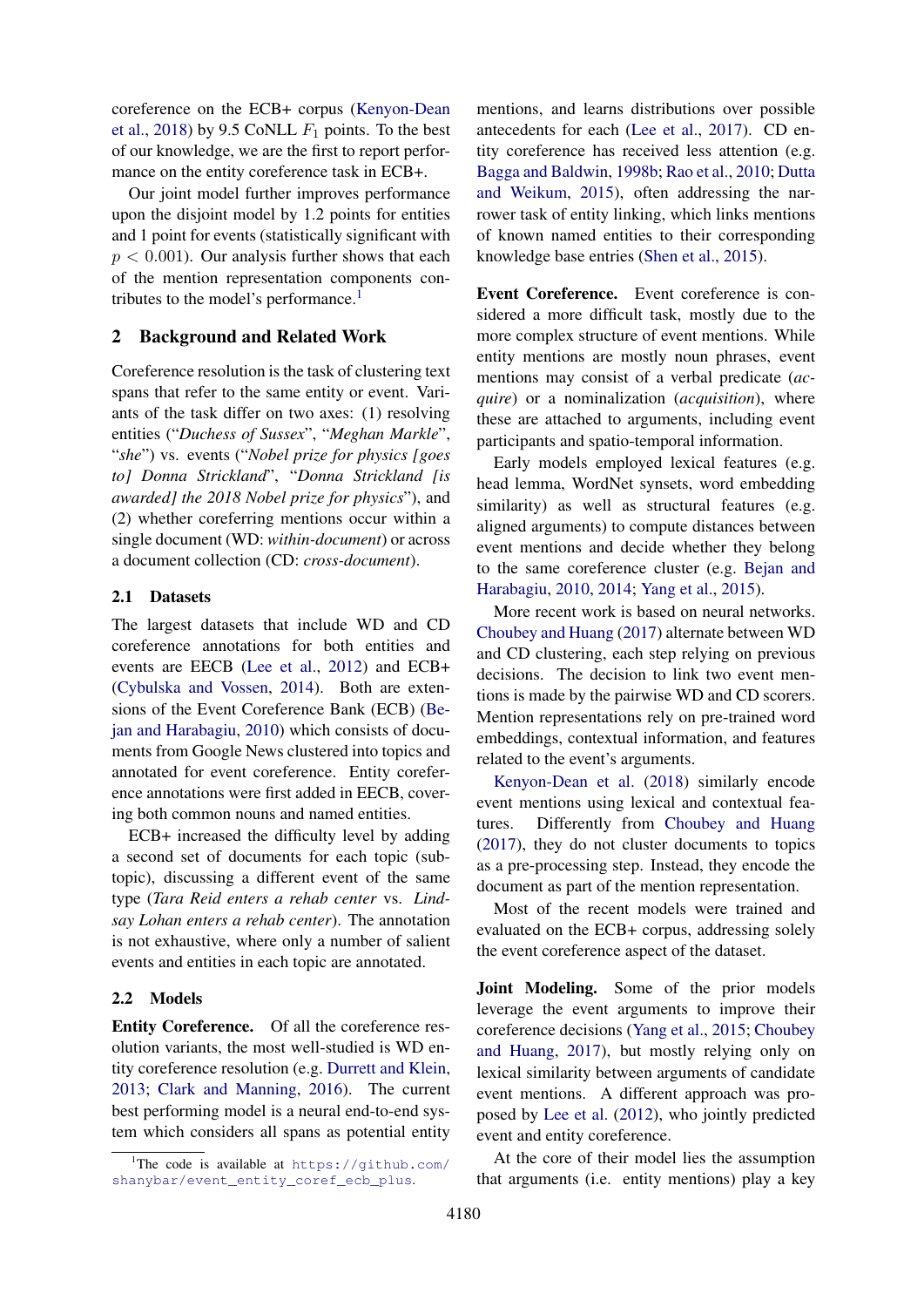role in describing an event, therefore, knowing that two arguments are coreferring is useful for finding coreference relations between events, and vice versa. They incrementally merge entity or event clusters, computing the merge score between two clusters by learning a linear regression model based on discrete features.

[Lee et al.](#page-9-0) [\(2012\)](#page-9-0) evaluated their model on EECB, outperforming disjoint CD coreference models for both entities and events. Nonetheless, as opposed to the more recent models, their representations are sparse. Lexical features are based on lexical resources such as WordNet [\(Miller,](#page-9-6) [1995\)](#page-9-6), which are limited in coverage, and context is modeled using semantic role dependencies, which often do not cover the entire sentential context. We revisit the joint modeling approach, trying to overcome prior limitations by using modern neural techniques, which provide better and more generalizable representations.

### 3 Model

We propose an iterative algorithm that alternates between interdependent entity and event clustering, incrementally constructing the final clustering configuration. A single iteration for events is as follows (entity clustering is symmetric). We start by computing the mention representations (Section [3.1\)](#page-2-0), which couple the entity and event clustering processes. When predicting event clusters, the event mention representations are updated to consider the current configuration of entity clusters. The mention representations are then fed to an event mention pair scorer that predicts whether the mentions belong to the same cluster (Section [3.2\)](#page-3-0). Finally, we apply agglomerative clustering where the cluster merging score is based on the predicted pairwise mention scores. Sections [3.3](#page-3-1) and [3.4](#page-3-2) detail the specifics of the inference and training procedures, respectively. Various implementation details are mentioned in Section [3.5.](#page-4-0)

#### <span id="page-2-0"></span>3.1 Mention Representation

Given a mention  $m$  (entity or event), we compute a vector representation with the following features.

Span. We combine word-level and characterlevel features. We compute word-level representations using pre-trained word embeddings. For events, we take the embedding of the head word, while for entities we average over the mention's

words. Character-level representations are complementary, and may help with out-of-vocabulary words and spelling variations. We compute them by encoding the span using a character-based LSTM [\(Hochreiter and Schmidhuber,](#page-9-7) [1997\)](#page-9-7). The span vector  $\vec{s}(m)$  is a concatenation of the wordand character-level vectors.

Context. The context surrounding a mention may indicate its compatibility with other candidate mentions [\(Clark and Manning,](#page-8-3) [2016;](#page-8-3) [Lee](#page-9-4) [et al.,](#page-9-4) [2017;](#page-9-4) [Kenyon-Dean et al.,](#page-9-3) [2018\)](#page-9-3). To model context, we use ELMo, contextual representations derived from a neural language model [\(Peters](#page-9-8) [et al.,](#page-9-8) [2018\)](#page-9-8). ELMo has recently improved performance on several challenging NLP tasks, including within-document entity coreference resolution [\(Lee et al.,](#page-9-9) [2018\)](#page-9-9). We set the context vector  $\vec{c}(m)$ to the contextual representation of  $m$ 's head word, taking the average of the 3 ELMo layers.

Semantic dependency to other mentions. To model dependencies between event and entity clusters, we identify semantic role relationships between their mentions using a semantic role labeling (SRL) system.

For a given event mention  $m_{v_i}$ , we extract its arguments, focusing on 4 semantic roles of interest: Arg0, Arg1, location, and time. Consider a specific argument slot, e.g. Arg1. If the slot is filled with an entity mention  $m_{e_i}$  which in the current configuration is assigned to an entity cluster  $c$ , we set the corresponding  $Arg1$  vector to the averaged span vector of all the mentions in c:  $\vec{d}_{\text{Arg1}}(m_{v_i}) = \frac{1}{|c|} \sum_{m \in c} \vec{s}(m)$ . Otherwise we set  $\vec{d}_{\text{Arg1}}(m_{v_i}) = \vec{0}$ . The final vector  $\vec{d}(m)$  is the concatenation of the various argument vectors:

$$
\vec{d}(m_{v_i}) = [\vec{d}_{\text{Arg0}}(m_{v_i}); \vec{d}_{\text{Arg1}}(m_{v_i}); \vec{d}_{\text{loc}}(m_{v_i}); \vec{d}_{\text{time}}(m_{v_i})]
$$

Symmetrically, we compute the argument vectors of an entity mention according to the events in which the entity mention plays a role.

This representation allows our model to directly compute the similarity between two mentions while considering a rich distributed representation of the current coreference clusters of their related arguments or predicates. [Lee et al.](#page-9-0) [\(2012\)](#page-9-0), on the other hand, modeled the dependencies between event and entity clusters using only simple discrete features, indicating the number of coreferring arguments across clusters.

The final mention vector is a concatenation of the various features:  $\vec{v}(m) = [\vec{c}(m); \vec{s}(m); \vec{d}(m)],$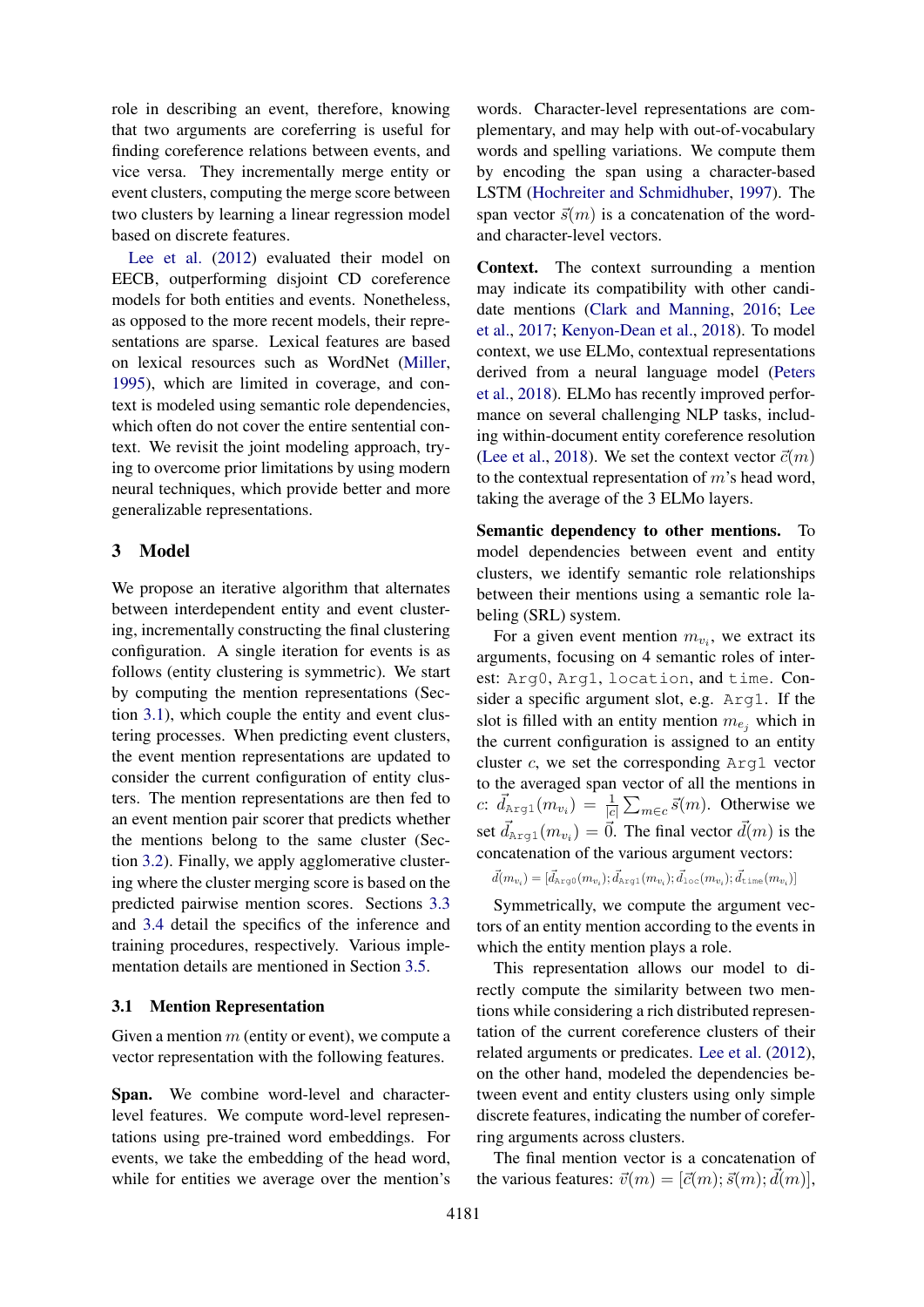<span id="page-3-3"></span>

Figure 1: An illustration of the pairwise mention scorer. The bottom vectors are mention representations which include lexical and contextual features, and features derived from the mention's dependency on other mentions. The input to the network is a concatenation of two mention vectors with their element-wise multiplication and additional pairwise features.

as illustrated in Figure [1](#page-3-3) (bottom row).

#### <span id="page-3-0"></span>3.2 Mention-Pair Coreference Scorer

Figure [1](#page-3-3) illustrates our pairwise mention scoring function  $S(m_i, m_j)$  that returns a score denoting the likelihood that two mentions  $m_i$  and  $m_j$  are coreferring. We learn a separate function for entities  $(S_E)$  and for events  $(S_V)$ , both trained identically as feed-forward neural networks. For the sake of simplicity, we describe them here as a single function  $S(\cdot, \cdot)$ .

The input to  $S(m_i, m_j)$  is  $\vec{v}_{i,j}$  =  $[\vec{v}(m_i); \vec{v}(m_j); \vec{v}(m_i) \circ \vec{v}(m_j); f(i, j)]$ , where  $\circ$ denotes an element-wise multiplication. Following [Lee et al.](#page-9-0) [\(2012\)](#page-9-0), we enrich our mention-pair representation with four pairwise binary features  $f(i, j)$ , indicating whether the two mentions have coreferring arguments (or predicates) in a given role (Arg0, Arg1, location, and time). We encode each binary feature as 50-dimensional embedding to increase its signal.

To train  $S_E$  we take as training examples all pairs of entity mentions that belong to different entity clusters in the current predicted configuration  $E_t$ . The gold label for a given pair  $(m_i, m_j)$  is set to 1 if they belong to the same gold cluster, and to 0 otherwise. We train it using binary cross entropy as the loss function.  $S_V$  is trained symmetrically.

#### <span id="page-3-1"></span>3.3 Inference

Figure [2](#page-4-1) describes our model step-by-step: the left part is the training procedure, while the right part

is the inference procedure. The differences between the two procedures are highlighted. We first focus on the inference procedure (right), which gets as input the document set  $D$ , the pairwise mention scorers  $S_E$  and  $S_V$ , and the gold standard mentions.<sup>[2](#page-3-4)</sup>

The algorithm operates over each topic separately. To that end, we start by applying document clustering using the K-Means algorithm, yielding a set of topics T. For a given topic  $t$ , the algorithm uses the gold entity and event mentions to build initial clusters. Event clusters  $V_t$  are initialized to singletons (line 2). Similarly to [Lee et al.](#page-9-0) [\(2012\)](#page-9-0), entity clusters  $E_t$  are initialized to the output of a within-document entity coreference res-olution system (line [3](#page-3-5)).<sup>3</sup> Our iterative algorithm alternates between entity and event clustering, incrementally constructing the final clustering configuration (lines 4-12).

When the algorithm focuses on entities, it starts with updating the entity representations according to the event clusters in the current configuration,  $V_t$  (line 6). This update includes the recreation of argument vectors for each entity mention, as described in Section [3.1.](#page-2-0) We use agglomerative clustering that greedily merges multiple cluster pairs with the highest cluster-pair scores (line 8) until the scores are below a pre-defined threshold  $\delta_2$ . The algorithm starts with high-precision merges, leaving less precise decisions to a latter stage, when more information becomes available. We define the cluster-pair score as the average mention linkage score:  $S_{cp}(c_i, c_j) = \frac{1}{|c_i| \cdot |c_j|}$ .  $\sum_{m_i \in c_i} \sum_{m_j \in c_j} S(m_i, m_j)$ . The same steps are repeated for events (lines 10-12), and repeat iteratively until no merges are available or up to a predefined number of iterations (line 4).

#### <span id="page-3-2"></span>3.4 Training

The training steps are similarly described in the left part of Figure [2.](#page-4-1) At each iteration, we train two updated scorer functions  $S_E$  (line 7) and  $S_V$ (line 11). Since our representation requires a clustering configuration, we use a training procedure that simulates the inference step. The training examples for each scorer change between iterations

<span id="page-3-4"></span><sup>2</sup>We follow the setup of [Kenyon-Dean et al.](#page-9-3) [\(2018\)](#page-9-3) and use the gold standard mentions (see Section [4\)](#page-5-0).

<span id="page-3-5"></span><sup>&</sup>lt;sup>3</sup>This reduces the search space, and decouples crossdocument entity resolution from the within-document variant. The latter consists of phenomena such as pronoun resolution that are already handled well by existing tools.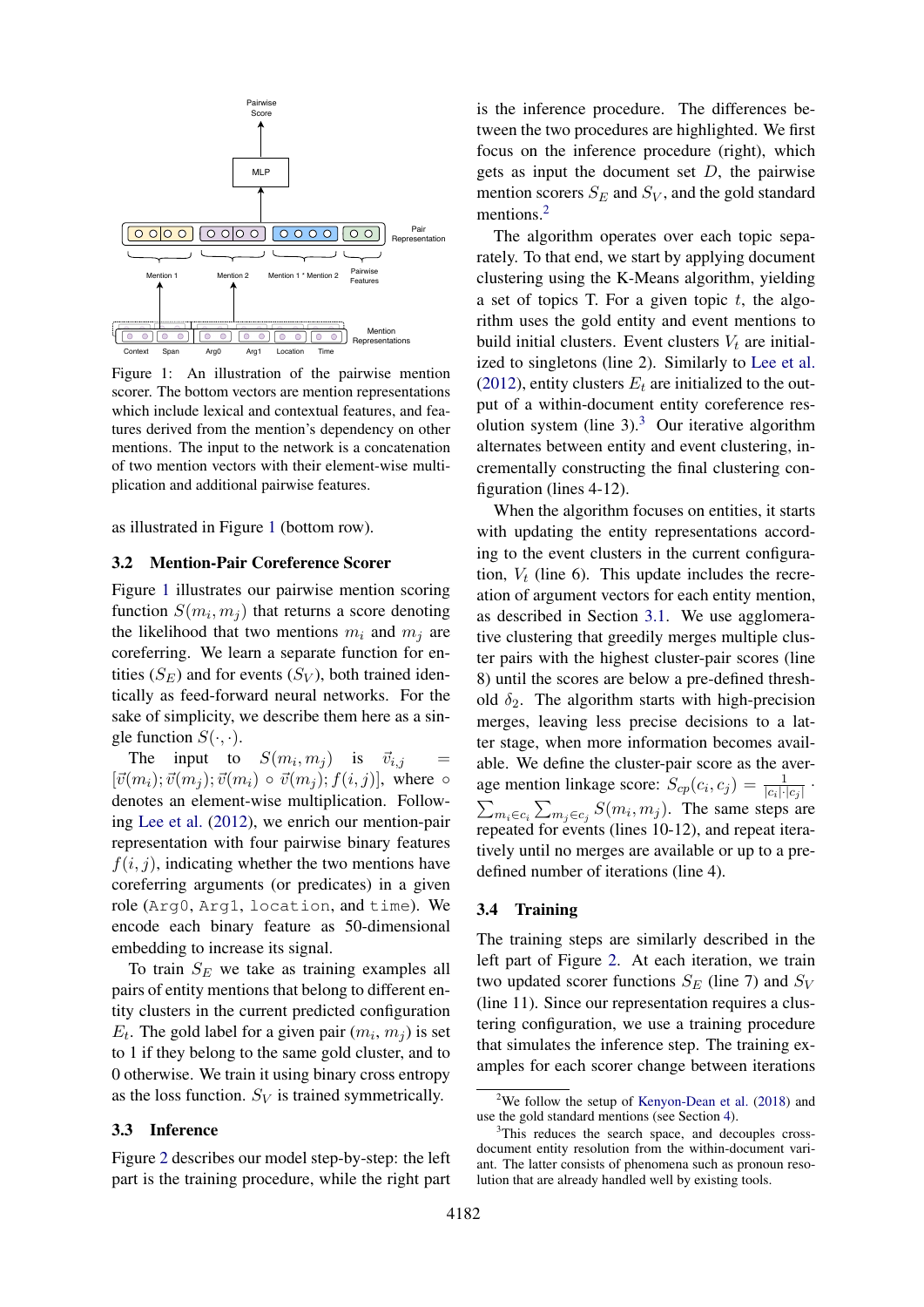<span id="page-4-1"></span>

| <b>Algorithm 1 Train</b>                                   | <b>Algorithm 2</b> Inference                         |
|------------------------------------------------------------|------------------------------------------------------|
| <b>Require:</b> $D$ : document set                         | <b>Require:</b> <i>D</i> : document set              |
| $M^e, M^v$ : gold entity/event mentions                    | $M^e, M^v$ : gold entity/event mentions              |
| $T:$ gold topics (document clusters)                       | $S_E(\cdot, \cdot)$ : pairwise entity mention scorer |
| ${E_t}_{t \in T}$ : gold within-doc entity clusters        | $S_V(\cdot, \cdot)$ : pairwise event mention scorer  |
| $G(\cdot)$ : gold mention to cluster assignment            |                                                      |
|                                                            | $T \leftarrow$ ClusterDocuments( <i>D</i> )          |
| 1: for $t \in T$ do                                        | for $t \in T$ do                                     |
| $V_t \leftarrow$ Singleton Events $(t, M^v)$<br>2:         | $V_t \leftarrow$ Singleton Events $(t, M^v)$         |
| 3:                                                         | $E_t \leftarrow$ PredWithinDocEntityCoref $(t, M^e)$ |
| while $\exists$ meaningful cluster-pair merge do<br>4:     | while $\exists$ meaningful cluster-pair merge do     |
| 5:<br>// Entities                                          | $\frac{\pi}{2}$ Entities                             |
| $E_t \leftarrow$ UpdateJointFeatures( $V_t$ )<br>6:        | $E_t \leftarrow$ UpdateJointFeatures( $V_t$ )        |
| $S_E \leftarrow$ TrainMentionPairScorer( $E_t$ , G)<br>7:  |                                                      |
| $E_t \leftarrow \text{MergeClusters}(S_E, E_t)$<br>8:      | $E_t \leftarrow$ MergeClusters( $S_E, E_t$ )         |
| 9:<br>$\frac{\pi}{2}$ Events                               | $\frac{\pi}{2}$ Events                               |
| $V_t \leftarrow$ UpdateJointFeatures( $E_t$ )<br>10:       | $V_t \leftarrow$ UpdateJointFeatures( $E_t$ )        |
| $S_V \leftarrow$ TrainMentionPairScorer( $V_t$ , G)<br>11: |                                                      |
| $V_t \leftarrow \text{MergeClusters}(S_V, V_t)$<br>12:     | $V_t \leftarrow \text{MergeClusters}(S_V, V_t)$      |
| 13: <b>return</b> $S_E, S_V$                               | return ${E_t}_{t \in T}$ , ${V_t}_{t \in T}$         |

Figure 2: Overview of the training algorithm (left) and the inference algorithm (right). The differences between the two procedures are highlighted.

based on cluster-pair merges occurred in previous iterations. This allows our model to be trained on various predicted clustering configurations that are gradually improved during the training.

The training procedure differs from the inference procedure by using the gold standard topic clusters and by initializing the entity clusters with the gold standard within-document coreference clusters. We do so in order to reduce the noise during training.

#### <span id="page-4-0"></span>3.5 Implementation Details

Our model is implemented in PyTorch [\(Paszke](#page-9-10) [et al.,](#page-9-10) [2017\)](#page-9-10), using the ADAM optimizer [\(Kingma](#page-9-11) [and Ba,](#page-9-11) [2014\)](#page-9-11) with a minibatch size of 16. We initialize the word-level representations to the pretrained 300 dimensional GloVe word embeddings [\(Pennington et al.,](#page-9-12) [2014\)](#page-9-12), and keep them fixed during training. The character representations are learned using an LSTM with hidden size 50. We initialized them with pre-trained character embed-dings<sup>[4](#page-4-2)</sup>. Each scorer consists of a sigmoid output layer and two hidden layers with 4261 neurons activated by ReLU function [\(Nair and Hinton,](#page-9-13) [2010\)](#page-9-13).

We set the merging threshold in the training step to  $\delta_1 = 0.5$ . We tune the threshold for inference step on the validation set to  $\delta_2 = 0.5$ . To cluster documents into topics at inference time, we use the K-Means algorithm implemented in Scikit-Learn [\(Pedregosa et al.,](#page-9-14) [2011\)](#page-9-14). Documents are represented using TF-IDF scores of unigrams, bigrams, and trigrams, excluding stop words. We set  $K = 20$  based on the Silhouette Coefficient method [\(Rousseeuw,](#page-10-5) [1987\)](#page-10-5), which successfully reconstructs the number of test sub-topics. During inference, we use Stanford CoreNLP [\(Man](#page-9-15)[ning et al.,](#page-9-15) [2014\)](#page-9-15) to initialize within-document entity coreference clusters.

Identifying Predicate-Argument Structures. To extract relations between events and entities we follow previous work [\(Lee et al.,](#page-9-0) [2012;](#page-9-0) [Yang](#page-10-4) [et al.,](#page-10-4) [2015;](#page-10-4) [Choubey and Huang,](#page-8-6) [2017\)](#page-8-6) and extract predicate-argument structures using SwiRL [\(Surdeanu et al.,](#page-10-6) [2007\)](#page-10-6), a semantic role labeling (SRL) system. To increase the coverage we apply additional heuristics:

• Since SwiRL only identifies verbal predicates, we follow [Lee et al.](#page-9-0) [\(2012\)](#page-9-0) and consider nominal event mentions with possesors ("*Amazon's*

<span id="page-4-2"></span><sup>4</sup>Available at [https://github.com/minimaxir/](https://github.com/minimaxir/char-embeddings) [char-embeddings](https://github.com/minimaxir/char-embeddings)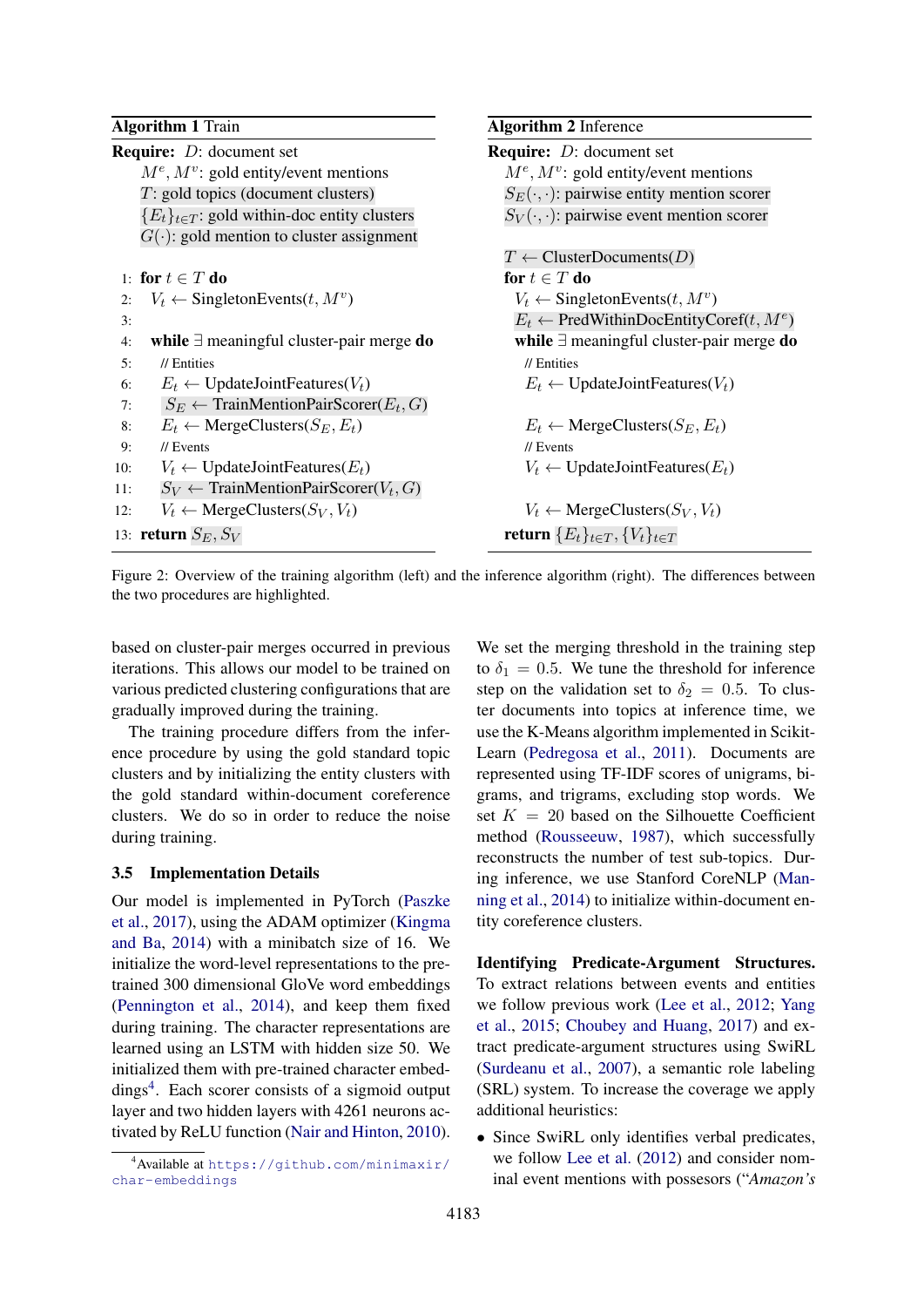<span id="page-5-1"></span>

|                   | Train | <b>Validation</b> | <b>Test</b> | <b>Total</b> |
|-------------------|-------|-------------------|-------------|--------------|
| # Topics          | 25    | 8                 | 10          | 43           |
| # Sub-topics      | 50    | 16                | 20          | 86           |
| # Documents       | 574   | 196               | 206         | 976          |
| # Sentences       | 1037  | 346               | 457         | 1840         |
| # Event mentions  | 3808  | 1245              | 1780        | 6833         |
| # Entity mentions | 4758  | 1476              | 2055        | 8289         |
| # Event chains    | 1527  | 409               | 805         | 2741         |
| # Entity chains   | 1286  | 330               | 608         | 2224         |

Table 1: ECB+ statistics (including singleton clusters). The split to topics is as follows - Train: 1, 3, 4, 6-11, 13-17, 19-20, 22, 24-33; validation: 2, 5, 12, 18, 21, 23, 34, 35; test: 36-45.

*acquisition*") as predicates and their Arg0.

- We use the spaCy dependency parser [\(Honni](#page-9-16)[bal and Montani,](#page-9-16) [2017\)](#page-9-16) to identify verbal event mentions whose subject and object are entities, and add those entities as their Arg0 and Arg1 roles, respectively.
- Following [Lee et al.](#page-9-0) [\(2012\)](#page-9-0), for a given event mention, we consider its closest left (right) entity mention as its Arg0 (Arg1) role.

### <span id="page-5-0"></span>4 Experimental Setup

We use the ECB+ corpus, which is the largest dataset consisting of within- and cross-document coreference annotations for entities and events.

We follow the setup of [Cybulska and Vossen](#page-8-7) [\(2015b\)](#page-8-7), which was also employed by [Kenyon-](#page-9-3)[Dean et al.](#page-9-3) [\(2018\)](#page-9-3). This setup uses a subset of the annotations which has been validated for correctness by [Cybulska and Vossen](#page-8-0) [\(2014\)](#page-8-0) and allocates a larger portion of the dataset for training (see Table [1\)](#page-5-1). Since the ECB+ corpus only annotates a part of the mentions, the setup uses the gold-standard event and entity mentions rather, and does not require specific treatment for unannotated mentions during evaluation.

A different setup was carried out by [Yang et al.](#page-10-4) [\(2015\)](#page-10-4) and [Choubey and Huang](#page-8-6) [\(2017\)](#page-8-6). They used the full ECB+ corpus, including parts with known annotation errors. At test time, they rely on the output of a mention extraction tool [\(Yang](#page-10-4) [et al.,](#page-10-4) [2015\)](#page-10-4). To address the partial annotation of the corpus, they only evaluated their systems on the subset of predicted mentions which were also gold mentions. Finally, their evaluation setup was criticized by [Upadhyay et al.](#page-10-7) [\(2016\)](#page-10-7) for ignoring singletons (cluster with a single mention), effectively making the task simpler; and for evaluating each sub-topic separately, which entails ignoring incorrect coreference links across sub-topics.

Evaluation Metrics. We use the official CoNLL scorer [\(Pradhan et al.,](#page-10-8)  $2014$ ),<sup>[5](#page-5-2)</sup> and report the performance on the common coreference resolution metrics: MUC [\(Vilain et al.,](#page-10-9) [1995\)](#page-10-9), B<sup>3</sup> [\(Bagga](#page-8-8) [and Baldwin,](#page-8-8) [1998a\)](#page-8-8), CEAF-e [\(Luo,](#page-9-17) [2005\)](#page-9-17), and **CoNLL F<sub>1</sub>**, the average of the 3 metrics.

### 5 Baselines

We compare our full model to published results on ECB+, available for event coreference only, as well as to a disjoint variant of our model and a deterministic lemma baseline.<sup>[6](#page-5-3)</sup>

CLUSTER+LEMMA. We first cluster the documents to topics (Section [3.3\)](#page-3-1), and then group mentions within the same document cluster which share the same head lemma. This baseline differs from the lemma baseline of [Kenyon-Dean et al.](#page-9-3) [\(2018\)](#page-9-3) which is applied across topics.

CV [\(Cybulska and Vossen,](#page-8-9) [2015a\)](#page-8-9) is a supervised method for event coreference, based on discrete features. They first cluster documents to topics, and then cluster coreferring mentions within each topic cluster. Events are represented using information about participants, time and location, while documents are represented as "bagof-events". We compare to their best reported results, differing from the CV baseline in [Kenyon-](#page-9-3)[Dean et al.](#page-9-3) [\(2018\)](#page-9-3) which refers to the partial model that uses the same annotations in terms of subcomponents of the event structure.

KCP [\(Kenyon-Dean et al.,](#page-9-3) [2018\)](#page-9-3) is a neural network-based model for event coreference. They encode an event mention and its context into a vector and use it to cluster mentions. The model does not cluster documents to topics as a pre-processing step, but instead encodes the document as part of the mention representation, aiming to avoid spurious cross-topic coreference links thanks to distant document representations.

CLUSTER+KCP To tease apart the contribution of our document clustering component from that of the rest of the model, we add a variant of the KCP model which relies on our document clustering component as a pre-processing step. During inference, we restrict their model to clustering

<span id="page-5-3"></span><span id="page-5-2"></span><sup>5</sup> <http://conll.github.io/reference-coreference-scorers/>

 $6W$ e do not compare our work to [Yang et al.](#page-10-4) [\(2015\)](#page-10-4) and [Choubey and Huang](#page-8-6) [\(2017\)](#page-8-6), since they used another incomparable evaluation setup, as discussed in Section [4.](#page-5-0)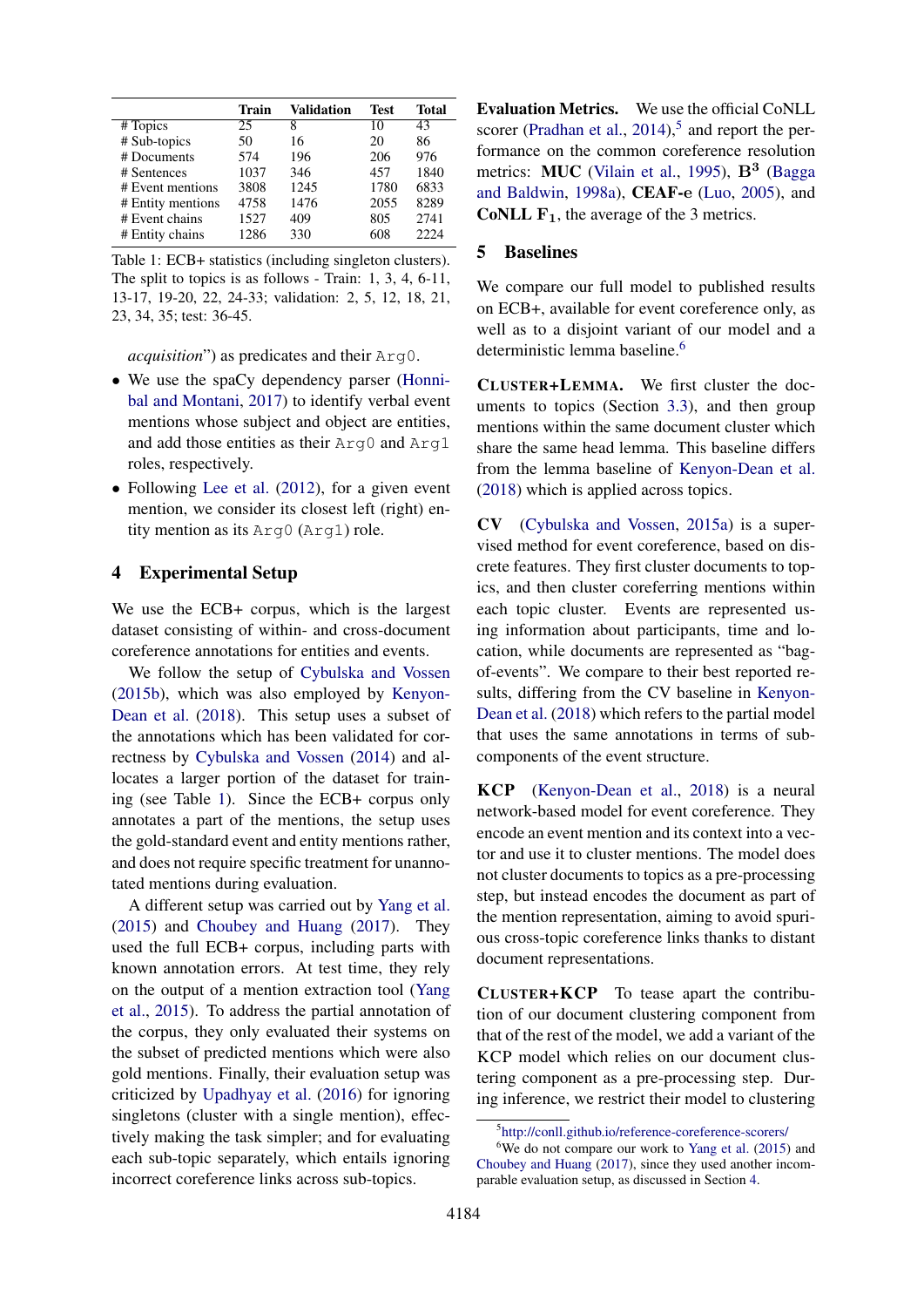<span id="page-6-0"></span>

|                 |      | MUC  |         |      | $B^3$ |         |      | $CEAF-e$ |      | CoNLL   |
|-----------------|------|------|---------|------|-------|---------|------|----------|------|---------|
| Model           | R    | P    | $F_{1}$ |      | P     | $F_{1}$ | R    |          |      | $F_{1}$ |
| CLUSTER+LEMMA   | 71.3 | 83   | 76.7    | 53.4 | 84.9  | 65.6    | 70.1 | 52.5     | 60   | 67.4    |
| <b>DISJOINT</b> | 76.7 | 80.8 | 78.7    | 63.2 | 78.2  | 69.9    | 65.3 | 58.3     | 61.6 | 70      |
| JOINT           | 78.6 | 80.9 | 79.7    | 65.5 | 76.4  | 70.5    | 65.4 | 61.3     | 63.3 | 71.2    |

Table 2: Combined within- and cross-document entity coreference results on the ECB+ test set.

<span id="page-6-1"></span>

|                                 |      | MUC  |       |      | B <sup>3</sup> |       |      | $CEAF-e$                 |       | CoNLL              |
|---------------------------------|------|------|-------|------|----------------|-------|------|--------------------------|-------|--------------------|
| Model                           | R    | P    | $F_1$ | R    | P              | $F_1$ | R    | P                        | $F_1$ | $\scriptstyle F_1$ |
| <b>Baselines</b>                |      |      |       |      |                |       |      |                          |       |                    |
| CLUSTER+LEMMA                   | 76.5 | 79.9 | 78.1  | 71.7 | 85             | 77.8  | 75.5 | 71.7                     | 73.6  | 76.5               |
| CV (Cybulska and Vossen, 2015a) | 71   | 75   | 73    | 71   | 78             | 74    |      | $\overline{\phantom{a}}$ | 64    | 73                 |
| KCP (Kenyon-Dean et al., 2018)  | 67   | 71   | 69    | 71   | 67             | 69    | 71   | 67                       | 69    | 69                 |
| CLUSTER+KCP                     | 68.4 | 79.3 | 73.4  | 67.2 | 87.2           | 75.9  | 77.4 | 66.4                     | 71.5  | 73.6               |
| <b>Model Variants</b>           |      |      |       |      |                |       |      |                          |       |                    |
| <b>DISJOINT</b>                 | 75.5 | 83.6 | 79.4  | 75.4 | 86             | 80.4  | 80.3 | 71.9                     | 75.9  | 78.5               |
| <b>JOINT</b>                    | 77.6 | 84.5 | 80.9  | 76.1 | 85.1           | 80.3  | 81   | 73.8                     | 77.3  | 79.5               |

Table 3: Combined within- and cross-document event coreference results on the ECB+ test set.

<span id="page-6-2"></span>

|                              | CoNLL $F_1$ |        |
|------------------------------|-------------|--------|
| Joint model                  | 79.5        |        |
| - Pairwise binary features   | 79.4        | $-0.1$ |
| - Dependent mentions vectors | 78.6        | $-0.9$ |
| $-$ Both                     | 78.5        | $-1.0$ |

Table 4: Ablations of the joint modeling parts in our architecture. CoNLL  $F_1$  score is reported for combined within- and cross-document event coreference.

mentions only within the same document cluster. Accordingly, we re-trained their model using the gold document clusters for hyper-parameters tuning to fit this cluster-based setting.

DISJOINT. A variant of our model which uses only the span and context vectors to build mention pair representations, ablating joint features.

We do not compare our work directly to [Lee](#page-9-0) [et al.](#page-9-0) [\(2012\)](#page-9-0) since it was evaluated on a different corpus and using a different evaluation setup. Instead, we compare to CV and KCP, more recent models which reported their results on the ECB+ dataset.

With respect to entity coreference, to the best of our knowledge, our work is the first to publish entity coreference results on the ECB+ dataset. We therefore only compare our performance to that of the lemma baseline and our disjoint model.

#### 6 Results

Table [2](#page-6-0) presents the performance of our method with respect to entity coreference. Our joint model improves upon the strong lemma baseline by 3.8 points in CoNLL  $F_1$  score.

Table [3](#page-6-1) presents the results on event coreference. Our joint model outperforms all the baselines with a gap of 10.5 CoNLL  $F_1$  points from the last published results (KCP), while surpassing our strong lemma baseline by 3 points.

The results reconfirm that the lemma baseline, when combined with effective topic clustering, is a strong baseline for CD event coreference resolution on the ECB+ corpus [\(Upadhyay et al.,](#page-10-7) [2016\)](#page-10-7). In fact, thanks to our near-perfect topic clustering on the ECB+ test set (Homogeneity: 0.985, Completeness: 0.982, V-measure: 0.984, Adjusted Rand-Index: 0.965), the CLUSTER+LEMMA baseline surpasses prior results on ECB+.

The results of CLUSTER+KCP again indicate that pre-clustering of documents to topics is beneficial, improving upon the KCP performance by 4.6 points, though still performing substantially worse than our joint model.

To test the contribution of joint modeling, we compare our joint model to its disjoint variant. We observe that the joint model performs better on both event and entity coreference. The performance gap is modest but significant with bootstrapping and permutation tests ( $p < 0.001$ ).

We further ablate additional components from the full representation (Table [4\)](#page-6-2). We show that each of our representation components contributes to performance, but the continuous vector components representing semantic dependency to other mentions are stronger than the pairwise binary features originally used by [Lee et al.](#page-9-0) [\(2012\)](#page-9-0).

#### 7 Analysis

#### 7.1 Error Analysis

To analyze the errors made by our joint model we sampled 50 event mentions and 50 entity mentions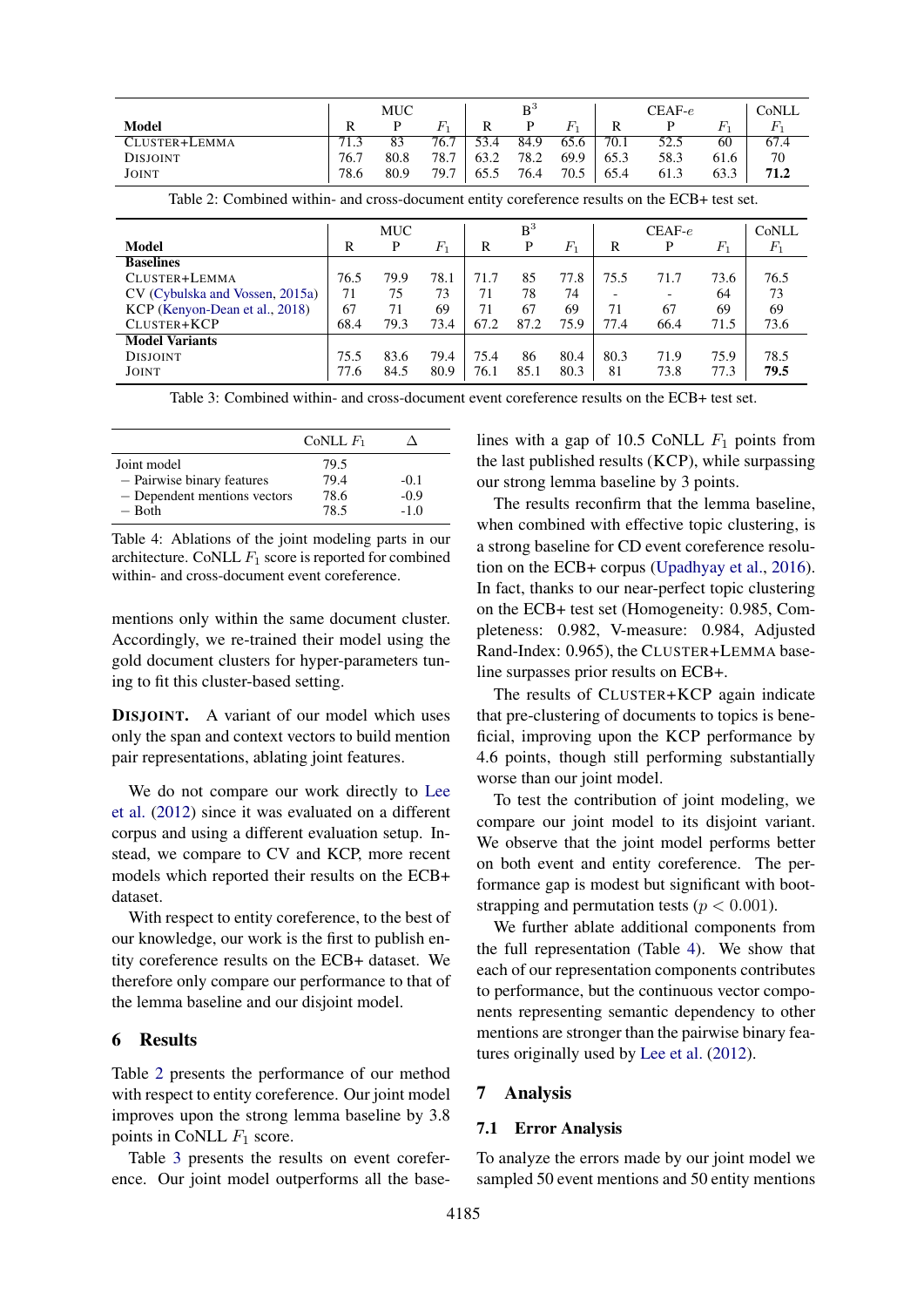<span id="page-7-0"></span>

Figure 3: Event coreference errors (left) and entity coreference errors (right).

that were clustered incorrectly, i.e. where their predicted cluster contained at least 70% of mentions that are not in their gold cluster.

Figure [3](#page-7-0) shows a pie chart for each mention type, manually categorized to error types, suggesting future areas for improvement. For both entities and events, mentions were often clustered incorrectly with other mentions that share the same head lemma. Errors in the extraction of the predicate-argument structures accounted for 12% of the errors in events and 4% for entities, e.g. marking *dozens* as the Arg0 of *devastated* in "*dozens in a region devastated by the quake*".

The joint features caused 10% of the event errors and 2% of the entity errors, where two noncoreferring event mentions were clustered to the same event cluster based on their entity arguments that were incorrectly predicted as coreferring, and vice versa. For example, the event *shakes* in "*earthquake shakes Lake County*" and "*earthquake shakes Northern California*" was affected by the wrong coreference clustering of "*Lake County*" and "*Northern California*".

We also found mentions that were wrongly clustered together based on contextual similarity (24% for entities, 4% for events) as well as some annotation errors (12% and 4%). The within-document entity coreference system caused additional 6% of entity errors. Finally, 22% of the event errors were caused by event mentions sharing coreferring arguments. This may happen for instance when similar events occur at different times ("*The earthquake struck at about 9:30 a.m. and had a depth of 2.7 miles, according to the USGS.*" vs. "*The earthquake struck at about 7:30 a.m. and had a depth of 1.4 miles, according to the USGS.*").

### 7.2 Mention Representation Components

To understand the contribution of each component in the mention representation to the clustering, we visualize them. We focus on events, and sample 7 gold clusters from the test set that have at least 5 mentions each. We then compute t-SNE projections [\(Maaten and Hinton,](#page-9-18) [2008\)](#page-9-18) of the full mention representation, only the context vector, and only the semantically-dependent mentions vector (top, middle, and bottom parts of Figure [4\)](#page-8-10). In all the 3 graphs, each point refers to an event mention and its color represents the mention's gold cluster. The full mention representations (top) yield visibly better clusters, but the context vectors (middle) are also quite accurate, emphasizing the importance of modeling context for resolving coreference. The semantically-dependent mentions vectors (bottom) are less accurate on their own, yet, they manage to separate well some clusters even without access to the mention span itself, and based only on the predicate-argument structures.

## 8 Conclusion

We presented a neural approach for resolving cross-document event and entity coreference. We represent a mention using its text, context, and inspired by the joint model of [Lee et al.](#page-9-0) [\(2012\)](#page-9-0) we make an event mention representation aware of coreference clusters of entity mentions to which it is related via predicate-argument structures, and vice versa. Our model achieves state-of-the-art results, outperforming previous models by 10.5 CoNLL  $F_1$  points on events, and providing the first cross-document entity coreference results on ECB+. Future directions include investigating ways to minimize the pipeline errors from the extraction of predicate-argument structures, and incorporating a mention prediction component, rather than relying on gold mentions.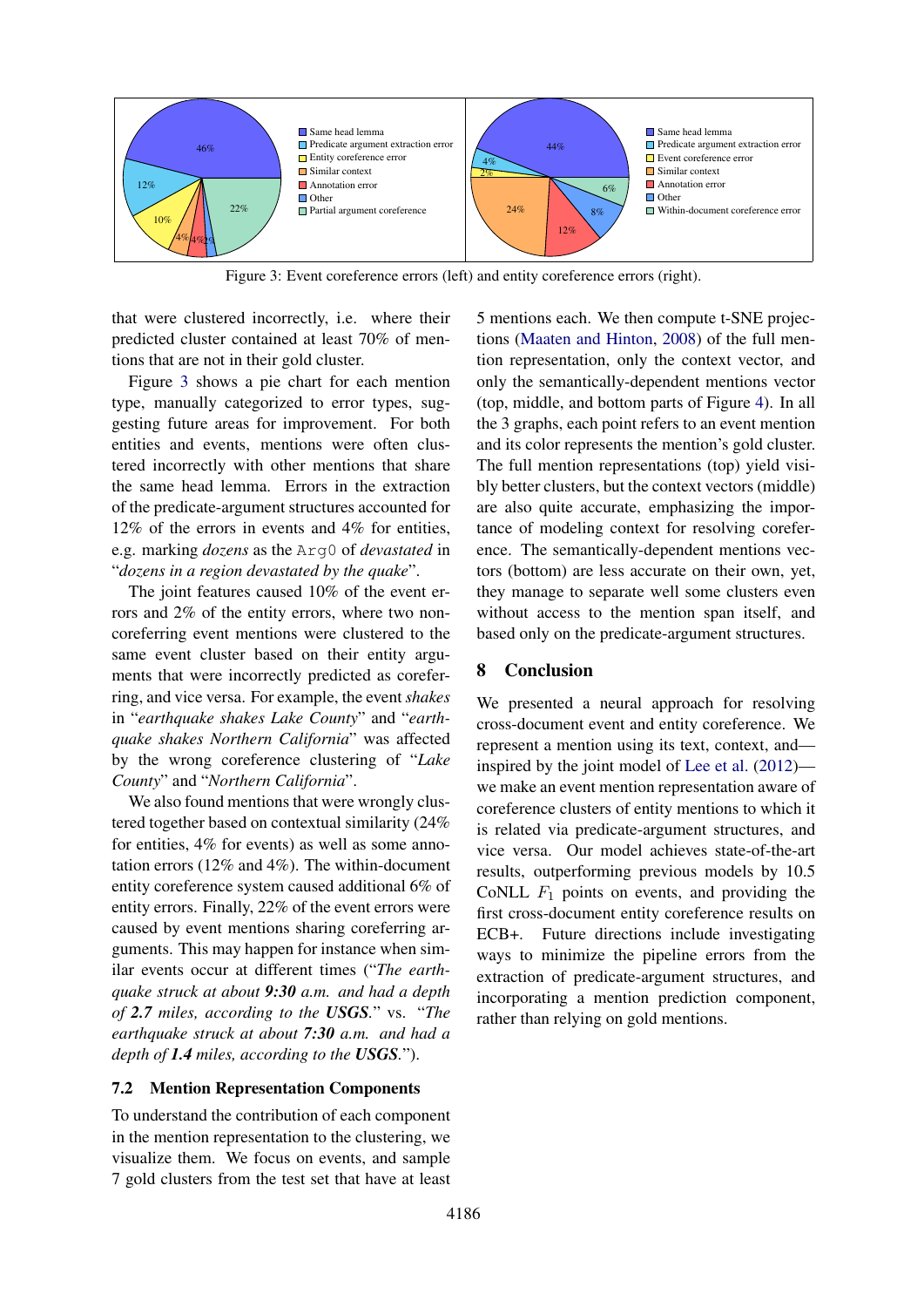<span id="page-8-10"></span>

Figure 4: t-SNE projection of the full mention representation (top), context vector (middle) and dependent mention vector (bottom). Each point is an event mention, colored according to its gold cluster.

### Acknowledgments

We would like to thank Jackie Chi Kit Cheung for the insightful comments. This work was supported in part by an Intel ICRI-CI grant, the Israel Science Foundation grant 1951/17, the German Research Foundation through the German-Israeli Project Cooperation (DIP, grant DA 1600/1-1), and a grant from Reverso and Theo Hoffenberg.

### References

- <span id="page-8-8"></span>Amit Bagga and Breck Baldwin. 1998a. Algorithms for scoring coreference chains. In *The first international conference on language resources and evaluation workshop on linguistics coreference*, volume 1, pages 563–566. Granada.
- <span id="page-8-4"></span>Amit Bagga and Breck Baldwin. 1998b. [Entity](https://doi.org/10.3115/980845.980859)[based cross-document coreferencing using the vec](https://doi.org/10.3115/980845.980859)[tor space model.](https://doi.org/10.3115/980845.980859) In *Proceedings of the 36th Annual Meeting of the Association for Computational Linguistics and 17th International Conference on Computational Linguistics - Volume 1*, ACL '98/COL-ING '98, pages 79–85, Stroudsburg, PA, USA. Association for Computational Linguistics.
- <span id="page-8-1"></span>Cosmin Bejan and Sanda Harabagiu. 2010. [Unsuper](http://www.aclweb.org/anthology/P10-1143)[vised event coreference resolution with rich linguis](http://www.aclweb.org/anthology/P10-1143)[tic features.](http://www.aclweb.org/anthology/P10-1143) In *Proceedings of the 48th Annual Meeting of the Association for Computational Linguistics*, pages 1412–1422, Uppsala, Sweden. Association for Computational Linguistics.
- <span id="page-8-5"></span>Cosmin Adrian Bejan and Sanda Harabagiu. 2014. Unsupervised event coreference resolution. *Computational Linguistics*, 40(2):311–347.
- <span id="page-8-6"></span>Prafulla Kumar Choubey and Ruihong Huang. 2017. [Event coreference resolution by iteratively unfold](https://www.aclweb.org/anthology/D17-1226)[ing inter-dependencies among events.](https://www.aclweb.org/anthology/D17-1226) In *Proceedings of the 2017 Conference on Empirical Methods in Natural Language Processing*, pages 2124–2133, Copenhagen, Denmark. Association for Computational Linguistics.
- <span id="page-8-3"></span>Kevin Clark and Christopher D. Manning. 2016. [Im](http://www.aclweb.org/anthology/P16-1061)[proving coreference resolution by learning entity](http://www.aclweb.org/anthology/P16-1061)[level distributed representations.](http://www.aclweb.org/anthology/P16-1061) In *Proceedings of the 54th Annual Meeting of the Association for Computational Linguistics (Volume 1: Long Papers)*, pages 643–653, Berlin, Germany. Association for Computational Linguistics.
- <span id="page-8-0"></span>Agata Cybulska and Piek Vossen. 2014. Using a sledgehammer to crack a nut? lexical diversity and event coreference resolution. In *Proceedings of the 9th international conference on Language Resources and Evaluation (LREC)*.
- <span id="page-8-9"></span>Agata Cybulska and Piek Vossen. 2015a. " bag of events" approach to event coreference resolution. supervised classification of event templates. *Int. J. Comput. Linguistics Appl.*, 6(2):11–27.
- <span id="page-8-7"></span>Agata Cybulska and Piek Vossen. 2015b. [Translat](http://www.aclweb.org/anthology/W15-0801)[ing granularity of event slots into features for event](http://www.aclweb.org/anthology/W15-0801) [coreference resolution.](http://www.aclweb.org/anthology/W15-0801) In *Proceedings of the The 3rd Workshop on EVENTS: Definition, Detection, Coreference, and Representation*, pages 1–10, Denver, Colorado. Association for Computational Linguistics.
- <span id="page-8-2"></span>Greg Durrett and Dan Klein. 2013. [Easy victories and](http://www.aclweb.org/anthology/D13-1203) [uphill battles in coreference resolution.](http://www.aclweb.org/anthology/D13-1203) In *Proceedings of the 2013 Conference on Empirical Methods*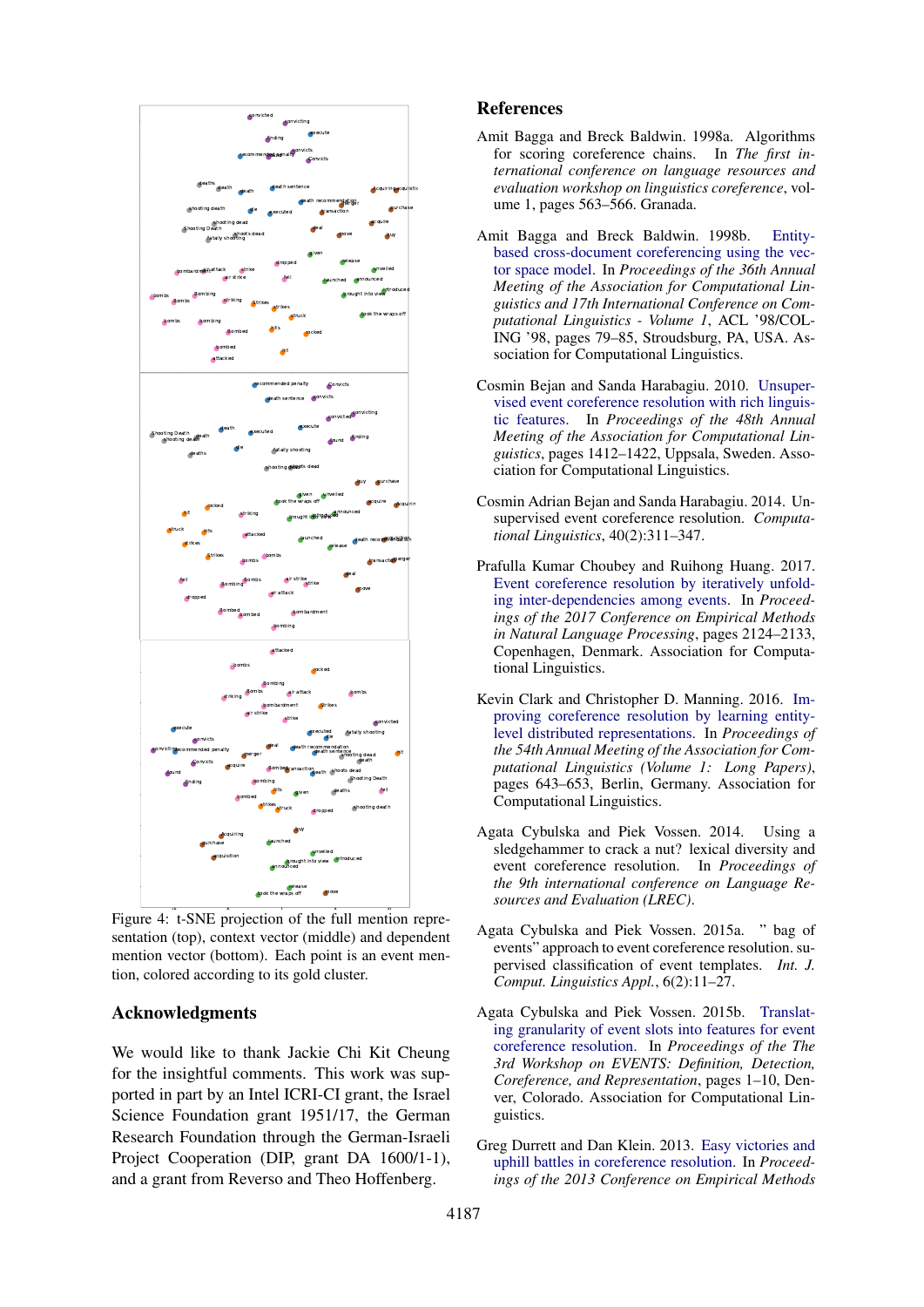*in Natural Language Processing*, pages 1971–1982, Seattle, Washington, USA. Association for Computational Linguistics.

- <span id="page-9-5"></span>Sourav Dutta and Gerhard Weikum. 2015. [Cross](https://www.transacl.org/ojs/index.php/tacl/article/view/522)[document co-reference resolution using sample](https://www.transacl.org/ojs/index.php/tacl/article/view/522)[based clustering with knowledge enrichment.](https://www.transacl.org/ojs/index.php/tacl/article/view/522) *Transactions of the Association for Computational Linguistics*, 3:15–28.
- <span id="page-9-7"></span>Sepp Hochreiter and Jürgen Schmidhuber. 1997. [Long](https://doi.org/10.1162/neco.1997.9.8.1735) [short-term memory.](https://doi.org/10.1162/neco.1997.9.8.1735) *Neural Comput.*, 9(8):1735– 1780.
- <span id="page-9-16"></span>Matthew Honnibal and Ines Montani. 2017. spacy 2: Natural language understanding with bloom embeddings, convolutional neural networks and incremental parsing. *To appear*.
- <span id="page-9-3"></span>Kian Kenyon-Dean, Jackie Chi Kit Cheung, and Doina Precup. 2018. [Resolving event coreference with](http://www.aclweb.org/anthology/S18-2001) [supervised representation learning and clustering](http://www.aclweb.org/anthology/S18-2001)[oriented regularization.](http://www.aclweb.org/anthology/S18-2001) In *Proceedings of the Seventh Joint Conference on Lexical and Computational Semantics*, pages 1–10, New Orleans, Louisiana. Association for Computational Linguistics.
- <span id="page-9-1"></span>Daniel Khashabi, Snigdha Chaturvedi, Michael Roth, Shyam Upadhyay, and Dan Roth. 2018. [Looking](http://www.aclweb.org/anthology/N18-1023) [beyond the surface: A challenge set for reading com](http://www.aclweb.org/anthology/N18-1023)[prehension over multiple sentences.](http://www.aclweb.org/anthology/N18-1023) In *Proceedings of the 2018 Conference of the North American Chapter of the Association for Computational Linguistics: Human Language Technologies, Volume 1 (Long Papers)*, pages 252–262, New Orleans, Louisiana. Association for Computational Linguistics.
- <span id="page-9-11"></span>Diederik P Kingma and Jimmy Ba. 2014. Adam: A method for stochastic optimization. *arXiv preprint arXiv:1412.6980*.
- <span id="page-9-0"></span>Heeyoung Lee, Marta Recasens, Angel Chang, Mihai Surdeanu, and Dan Jurafsky. 2012. [Joint entity and](http://www.aclweb.org/anthology/D12-1045) [event coreference resolution across documents.](http://www.aclweb.org/anthology/D12-1045) In *Proceedings of the 2012 Joint Conference on Empirical Methods in Natural Language Processing and Computational Natural Language Learning*, pages 489–500, Jeju Island, Korea. Association for Computational Linguistics.
- <span id="page-9-4"></span>Kenton Lee, Luheng He, Mike Lewis, and Luke Zettlemoyer. 2017. [End-to-end neural coreference reso](https://www.aclweb.org/anthology/D17-1018)[lution.](https://www.aclweb.org/anthology/D17-1018) In *Proceedings of the 2017 Conference on Empirical Methods in Natural Language Processing*, pages 188–197, Copenhagen, Denmark. Association for Computational Linguistics.
- <span id="page-9-9"></span>Kenton Lee, Luheng He, and Luke Zettlemoyer. 2018. [Higher-order coreference resolution with coarse-to](http://www.aclweb.org/anthology/N18-2108)[fine inference.](http://www.aclweb.org/anthology/N18-2108) In *Proceedings of the 2018 Conference of the North American Chapter of the Association for Computational Linguistics: Human Language Technologies, Volume 2 (Short Papers)*, pages

687–692, New Orleans, Louisiana. Association for Computational Linguistics.

- <span id="page-9-17"></span>Xiaoqiang Luo. 2005. [On coreference resolution per](http://www.aclweb.org/anthology/H/H05/H05-1004)[formance metrics.](http://www.aclweb.org/anthology/H/H05/H05-1004) In *Proceedings of Human Language Technology Conference and Conference on Empirical Methods in Natural Language Processing*, pages 25–32, Vancouver, British Columbia, Canada. Association for Computational Linguistics.
- <span id="page-9-18"></span>Laurens van der Maaten and Geoffrey Hinton. 2008. Visualizing data using t-sne. *Journal of machine learning research*, 9(Nov):2579–2605.
- <span id="page-9-15"></span>Christopher D. Manning, Mihai Surdeanu, John Bauer, Jenny Finkel, Steven J. Bethard, and David Mc-Closky. 2014. [The Stanford CoreNLP natural lan](http://www.aclweb.org/anthology/P/P14/P14-5010)[guage processing toolkit.](http://www.aclweb.org/anthology/P/P14/P14-5010) In *Association for Computational Linguistics (ACL) System Demonstrations*, pages 55–60.
- <span id="page-9-6"></span>George A Miller. 1995. Wordnet: a lexical database for english. *Communications of the ACM*, 38(11):39– 41.
- <span id="page-9-13"></span>Vinod Nair and Geoffrey E Hinton. 2010. Rectified linear units improve restricted boltzmann machines. In *Proceedings of the 27th international conference on machine learning (ICML-10)*, pages 807–814.
- <span id="page-9-10"></span>Adam Paszke, Sam Gross, Soumith Chintala, Gregory Chanan, Edward Yang, Zachary DeVito, Zeming Lin, Alban Desmaison, Luca Antiga, and Adam Lerer. 2017. Automatic differentiation in pytorch. In *NIPS-W*.
- <span id="page-9-14"></span>F. Pedregosa, G. Varoquaux, A. Gramfort, V. Michel, B. Thirion, O. Grisel, M. Blondel, P. Prettenhofer, R. Weiss, V. Dubourg, J. Vanderplas, A. Passos, D. Cournapeau, M. Brucher, M. Perrot, and E. Duchesnay. 2011. Scikit-learn: Machine learning in Python. *Journal of Machine Learning Research*, 12:2825–2830.
- <span id="page-9-12"></span>Jeffrey Pennington, Richard Socher, and Christopher D. Manning. 2014. [Glove: Global vectors for](http://www.aclweb.org/anthology/D14-1162) [word representation.](http://www.aclweb.org/anthology/D14-1162) In *Empirical Methods in Natural Language Processing (EMNLP)*, pages 1532– 1543.
- <span id="page-9-8"></span>Matthew Peters, Mark Neumann, Mohit Iyyer, Matt Gardner, Christopher Clark, Kenton Lee, and Luke Zettlemoyer. 2018. [Deep contextualized word rep](http://www.aclweb.org/anthology/N18-1202)[resentations.](http://www.aclweb.org/anthology/N18-1202) In *Proceedings of the 2018 Conference of the North American Chapter of the Association for Computational Linguistics: Human Language Technologies, Volume 1 (Long Papers)*, pages 2227–2237, New Orleans, Louisiana. Association for Computational Linguistics.
- <span id="page-9-2"></span>Marten Postma, Filip Ilievski, and Piek Vossen. 2018. [Semeval-2018 task 5: Counting events and par](http://www.aclweb.org/anthology/S18-1009)[ticipants in the long tail.](http://www.aclweb.org/anthology/S18-1009) In *Proceedings of The 12th International Workshop on Semantic Evaluation*, pages 70–80, New Orleans, Louisiana. Association for Computational Linguistics.